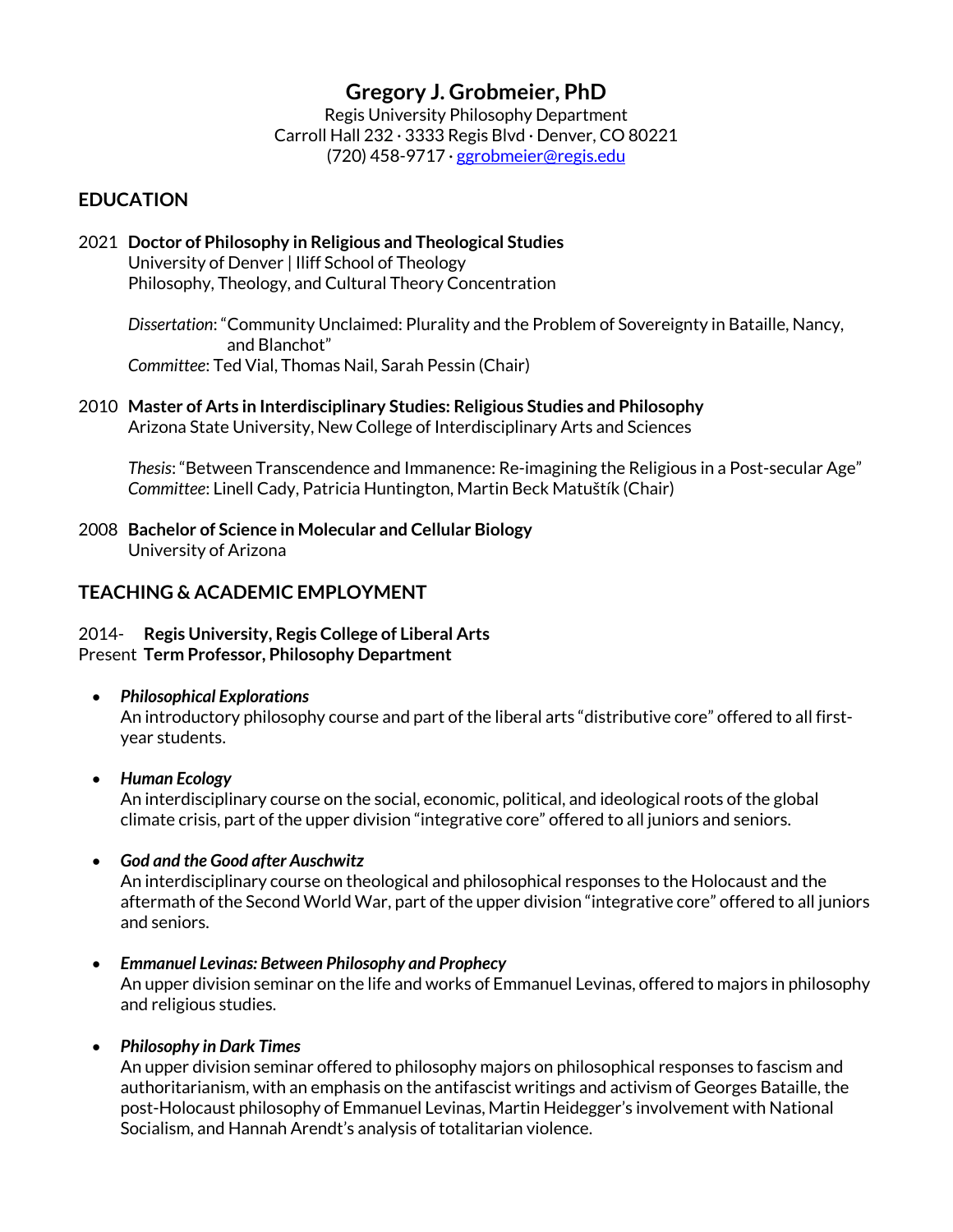### 2016- **University of Denver and Iliff School of Theology**

### 2017 **Comprehensive Exam Facilitator, Joint Doctoral Program in the Study of Religion**

• Facilitated a weekly seminar for doctoral students preparing to complete their comprehensive exams on classical and contemporary texts in the study of religion.

# 2011- **Front Range Community College, Boulder County Campus**

### 2014 **Lecturer, Arts & Letters Department**

• Taught introductory and interdisciplinary courses in ethics, philosophy, death and dying, and environmental ethics.

## 2011- **University of Denver**

## 2013 **Guest Lecturer and Moderator, Philosophy Department**

- "The Ethics of Becoming: Deleuze and Geophilosophy," Guest Lecturer Contemporary Continental Philosophy, Professor Jere Surber (Winter 2013)
- "Gadamer and the Hermeneutic Tradition," Moderator Cultural Theory Colloquium, Professor Jere Surber (Winter 2013)
- "Absolute Knowing: Contemporary Responses to Hegel," Guest Lecturer and Moderator Great Thinkers: Hegel, Professor Jere Surber (Spring 2012)
- "Phenomenology, Mysticism, and the Language of Prayer," Guest Lecturer Philosophy and Mysticism, Professor Sarah Pessin (Fall 2011)

## **RESEARCH INTERESTS & AREAS OF COMPETENCE**

- *History of Philosophy*: Ionian natural philosophy, Hellenistic philosophy, early modern and Enlightenment, 19th and 20th century German and French philosophy, phenomenology, contemporary continental European philosophy and its reception in Anglo-American philosophy and philosophy of religion
- *Political Philosophy and Political Theory*: ancient, modern, and contemporary
- *Religious and Judaic Studies*: religion and secularism in Western intellectual history, modern Jewish philosophy, post-Holocaust ethics and theology, Holocaust Studies
- *Human Ecology and Ecocriticism*: the intersection between the Earth System Sciences, Political Ecology, and the Environmental Humanities

# **FELLOWSHIPS & SCHOLARSHIPS**

- Research Fellow, Yad Vashem, International School for Holocaust Studies (2018)
- Dissertation Fellowship, DU-Iliff Joint Doctoral Program (2015)
- Full Tuition Scholarship and Graduate Teaching Assistantship, DU-Iliff Joint Doctoral Program (2010-13)
- Academic Fellowship, New College of Interdisciplinary Arts and Sciences, Arizona State University (2008)